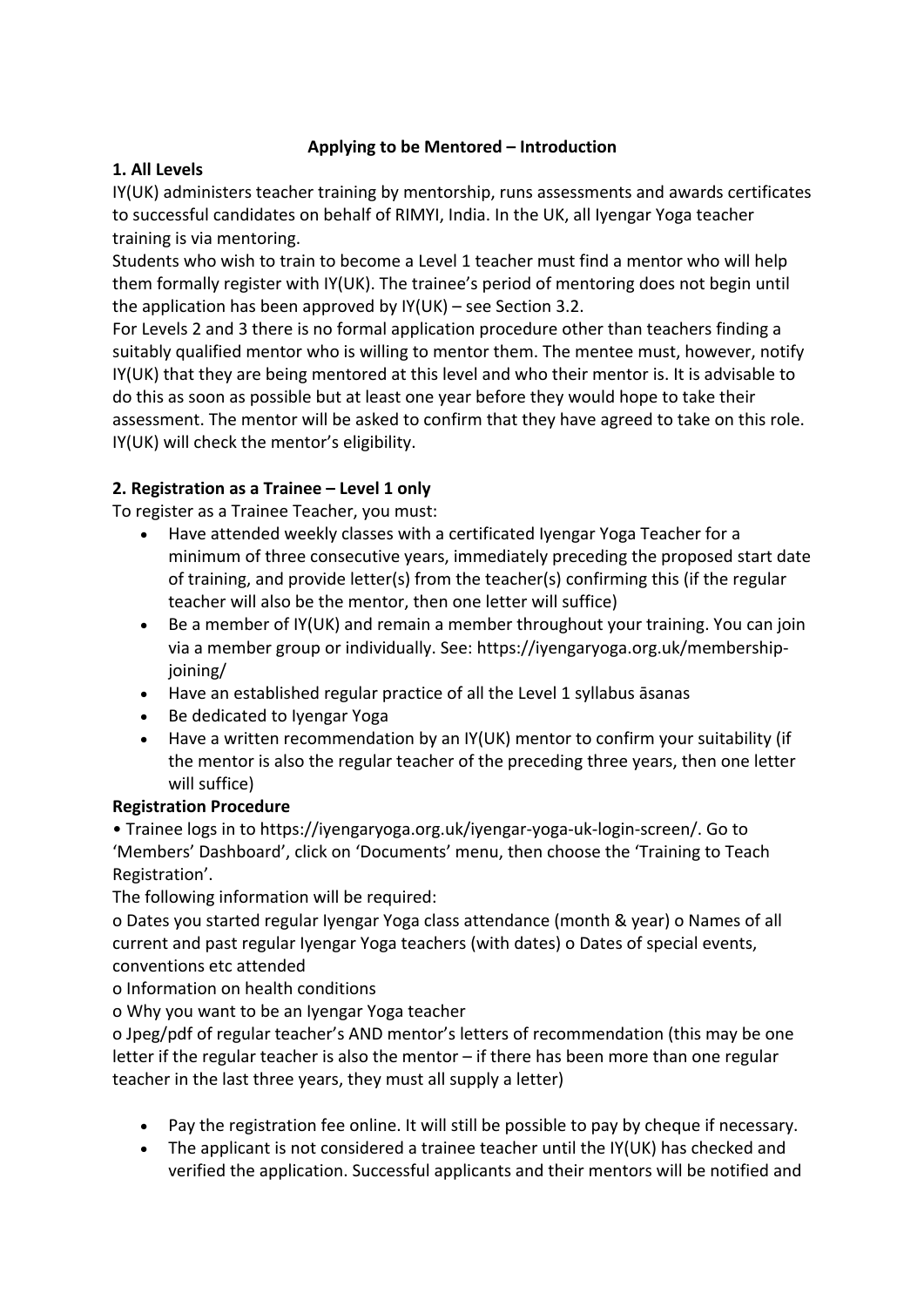given an official date for the commencement of their training. Unsuccessful applicants and their mentors will receive an explanation as to why the application is deemed unsuccessful and the registration fee will be refunded minus an administration fee

#### **Note: Level 1 Certificate**

Level 1 teachers may teach the Level 1 syllabus in general group classes.

They may not teach therapy classes, new students who are pregnant or one-to-one classes. Teacher membership of IY(UK) carries the understanding that no other form of yoga will be taught and that teachers must teach in line with the requirements and syllabus of their certificate.

#### **3. Teachers Wishing to Prepare for Level 2 or 3 Assessment**

Certificated teachers may have an informal mentoring relationship with their regular teacher(s) and there are no formalities involved in that. If, however, a certificated teacher wishes to start preparing for the next level of assessment, they are advised to identify and formalise a relationship with a suitably qualified mentor. See Section 2 for more detail on what is expected of a mentor. In brief, the mentor will:

- Help them prepare adequately
- Mark their assignments and revision questionnaire
- Advise them when they are ready to go forward for assessment
- Write a letter of recommendation when they consider that the time is right for the mentee to put in for assessment

Once a mentor has agreed to work with the mentee, then the mentee must notify IY(UK), via the Assessment Administrator, **kate@iyengaryoga.org.uk**, that they are being mentored at this level and who their mentor is. It is advisable to do this as soon as possible but at least one year before they would hope to take their assessment. The mentor will be asked to confirm that they have agreed to take on this role. IY(UK) will check the mentor's eligibility. If the mentee decides to transfer to a different mentor, it is the mentee's responsibility to inform IY(UK). The new mentor will be asked to confirm that they have agreed to take on this role. IY(UK) will check the mentor's eligibility.

Assignments and the revision questionnaire (see Section 5 of the IY(UK) Mentoring Manual) must be marked to the mentor's satisfaction before the mentee may apply for assessment. Mentors must be sure that their mentee is ready for the assessment before writing the letter of recommendation and advising the mentee to submit their assessment application (see Section 6 of the IY(UK) Mentoring Manual).

## **4. Summary of Expectations of Trainees and Mentees – all Levels**

#### **Class attendance**

• Regular attendance at classes with a certificated Iyengar Yoga teacher

## **Practice**

- Regular practice of the āsana and prāṇāyāma syllabi. This regular practice must, of course, be maintained after qualification as a teacher. Guruji said teachers should spend twice as many hours practising as teaching. Teachers are expected to practise beyond the level at which they teach and to have a good standard of all āsanas and prāṇāyāma on the syllabus level they aspire to teach
- Know the Sanskrit names for all āsanas on the syllabus and be able to pronounce them correctly